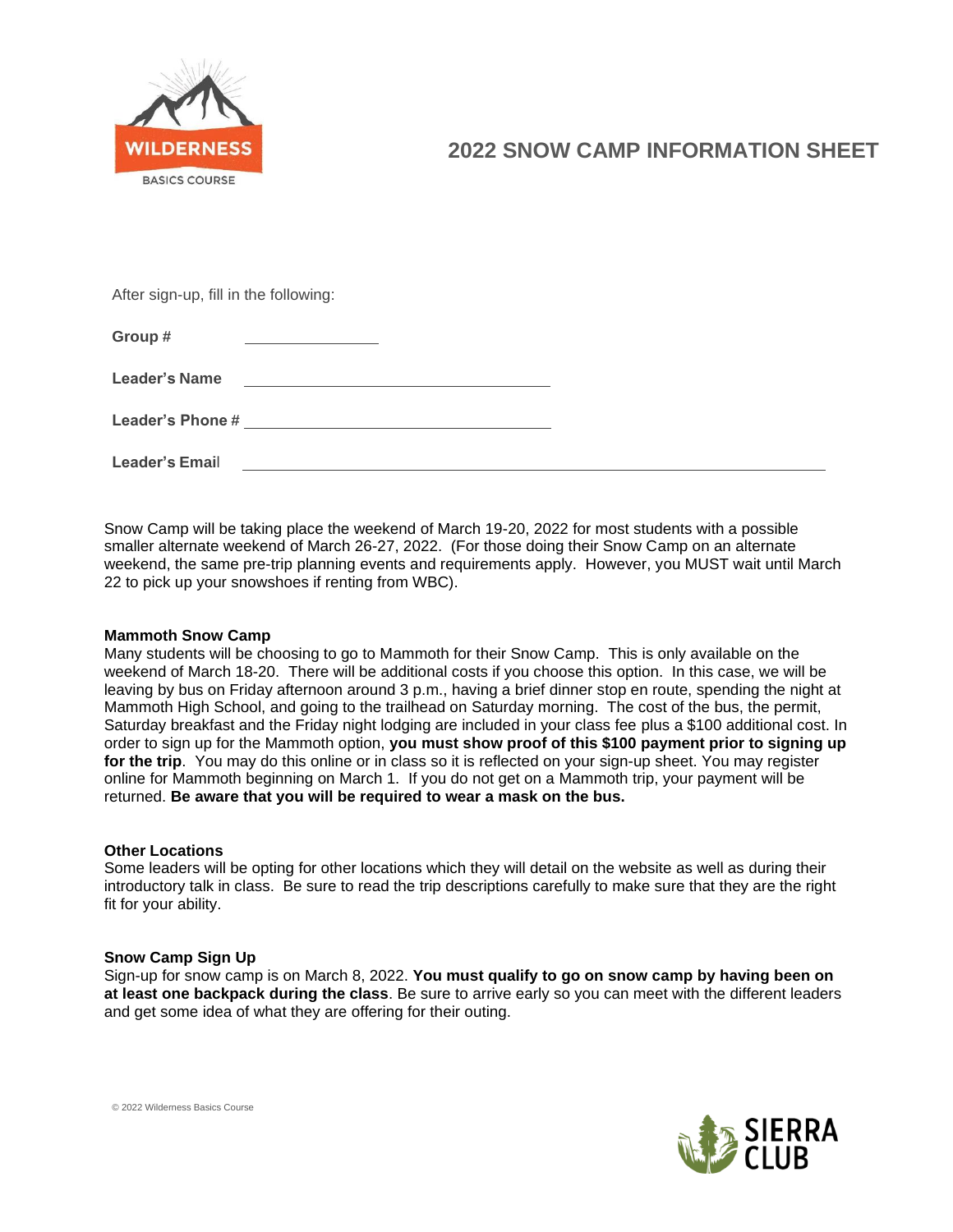

- 1. You will briefly meet with your snow camp leaders after sign-up to discuss equipment requirements, tent and cooking group arrangements.
- 2. Make sure you obtain your leaders' emails and other contact information in case you need to contact this person outside of class time.
- 3. Each of you should have a copy of the snow camp equipment checklist which you can obtain from the WBC website. This sheet outlines the minimum equipment requirements for this trip. Your leader may have items to add to this list. If you have questions about this list, talk with your leader during the post sign-up meeting on this night.
- 4. On Tuesday, March 15, you will need to bring all of your equipment (and the equipment check sheet) to the meeting so your leader can check your equipment and sign off on it.

#### **Equipment**

- 1. If you are renting snowshoes from WBC, you will need to go to our website beginning March 1 and register for the rental. If you are renting from a different vendor, you should do so long in advance from the outing. Vendor information can be found on our website. You will be reminded when our snowshoe rentals go online for rental.
- **2.** If you are going on a cross-country ski outing, Mike Fry will have various skis, boots and poles for outing use at no cost to you. He will distribute the skis at the March 15 class.

#### **Planning Meeting – Tuesday, March 15, 2022**

- 1. Bring in all your snow camp equipment and clothing to your pre-trip meeting to be checked by your leaders. If you are renting some of your equipment, bring in the rental receipt. Be sure your boots are snow sealed.
- 2. Make sure that your tent and stove arrangements are confirmed.
- 3. Get all your questions answered tonight!
- 4. Many of you will be picking up your snowshoes or skis at this meeting. If you have chosen to rent your equipment elsewhere, do bring in your receipt so your leader can check it off.

#### **Snow Camp Outing**

- 1. Pack any necessary liquids in your pack at the last minute to minimize the chance of leakage. You do not want your gear to get wet. If you are going to Mammoth, **do not** pack any liquids in your pack until you are at your trailhead. There will be boxes available on the bus for you to place those liquids.
- 2. Be sure to pack your sleeping bag and clothing in plastic bags for further protection from unnecessarily getting wet.



© 2022 Wilderness Basics Course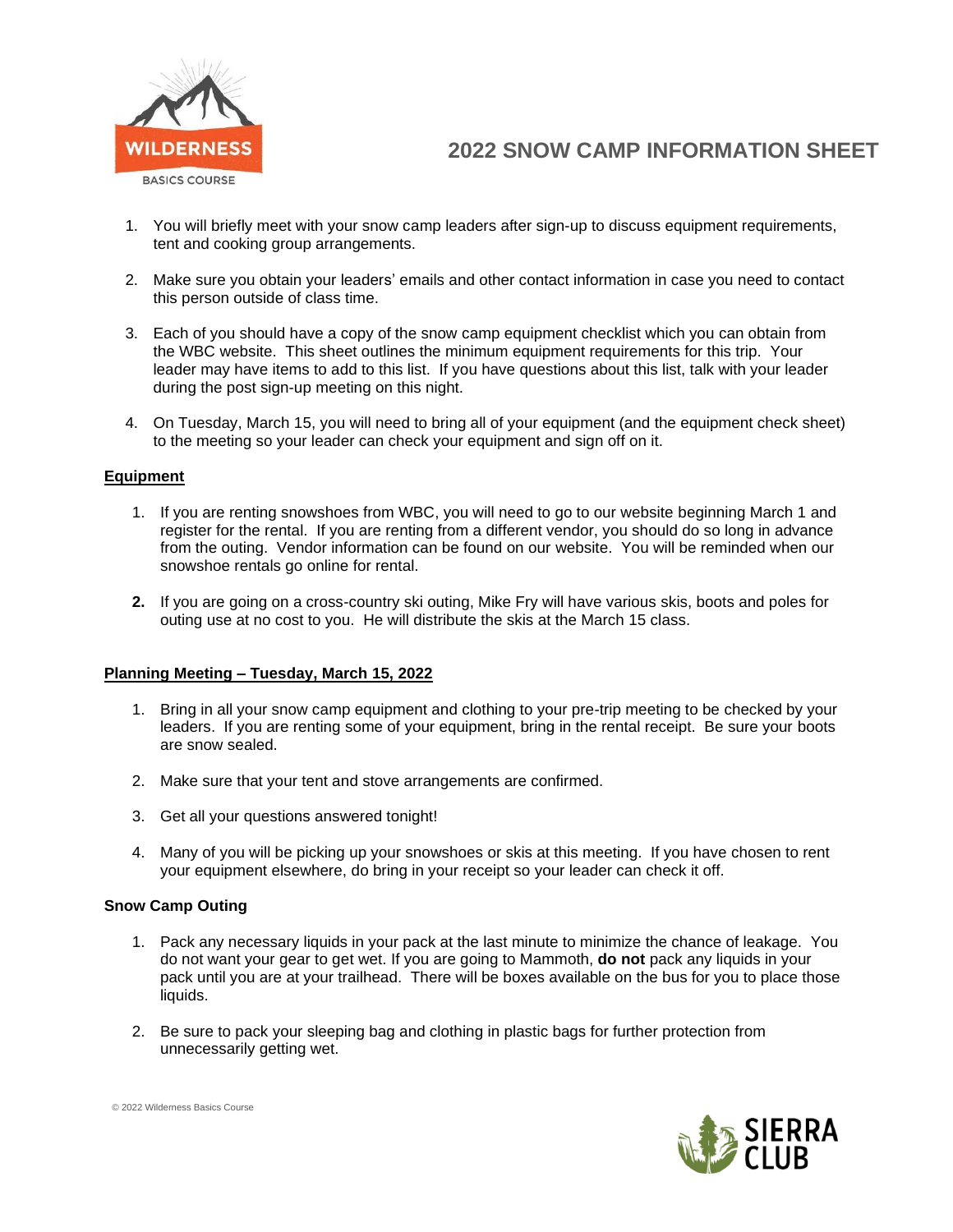

- 3. For those of you going to Mammoth, you will be meeting at 2:45 p.m. on Friday, March 18, at the Sabre Springs Park & Ride for the bus ride to Mammoth. The Park & Ride is located on Sabre Springs Pkwy, the first left after you turn left off Poway Rd. (You will see an ARCO station on your left as you pull into the small shopping plaza. The Park & Ride is on your right). You will arrive in Mammoth around 11 p.m. and will find a spot to sleep in the hallway or all-purpose room at Mammoth High School.
- 4. It is important that you eat a healthy breakfast to supply you with enough energy for your journey. Most groups will be traveling approximately  $2 \frac{1}{2}$  - 3 miles to their campsites. Do bring high calorie snacks to give you an additional boost if you get tired (ex- trail mix, granola bars, etc.). Be sure to stay hydrated, both before and during your hike or ski to the campsite. Your leader will tell you how much water to carry in your backpack. A big mistake people make is to drink less because the weather is colder.
- 5. If you know that you have problems adjusting to changes in altitude, you should discuss this with your physician. There are medications which can be very helpful in facilitating this process. You will be going from sea level to up to approximately 9000 feet, so it is important you know your body.
- 6. After setting up your tents, your group will decide on any snow structures you plan to build and adventures you want to have. Each group will decide amongst themselves. Some groups may decide to visit some of the other groups to see what they are doing.
- 7. There are no outhouses where you are going, so you will need to discuss sanitation with your leaders (ex. Use of "honey bags," "wag bags," etc.)

## **Returning to San Diego**

- 1. Most of the more local groups will return to their trailheads around 1p.m. for the trip home.
- 2. The Mammoth Group will meet their bus by 1 p.m. for the ride back to San Diego. There will be a meal stop in Bishop or Mammoth on the way home. You should be arriving back at the park and ride around 9 p.m.
- 3. You are responsible for returning your rental gear to the appropriate vendor. If you obtained your gear from WBC, please bring it with you to the next class meeting on March 22, 2022. For those of you going on the alternate weekend, please return the snowshoes rented from WBC to your leader after your outing on Sunday.

## **Additional Recommendations**

1. Snowshoes and hiking poles with baskets will provide good traction on snow and ice. Students may want to bring additional safety equipment for walking on snow or ice, particularly for the skiers. Coiled metal systems (such as Yaktrax) or microspikes, can be purchased and taken along in your pack. These can be found at various outdoor and sporting goods stores as well as online.



© 2022 Wilderness Basics Course